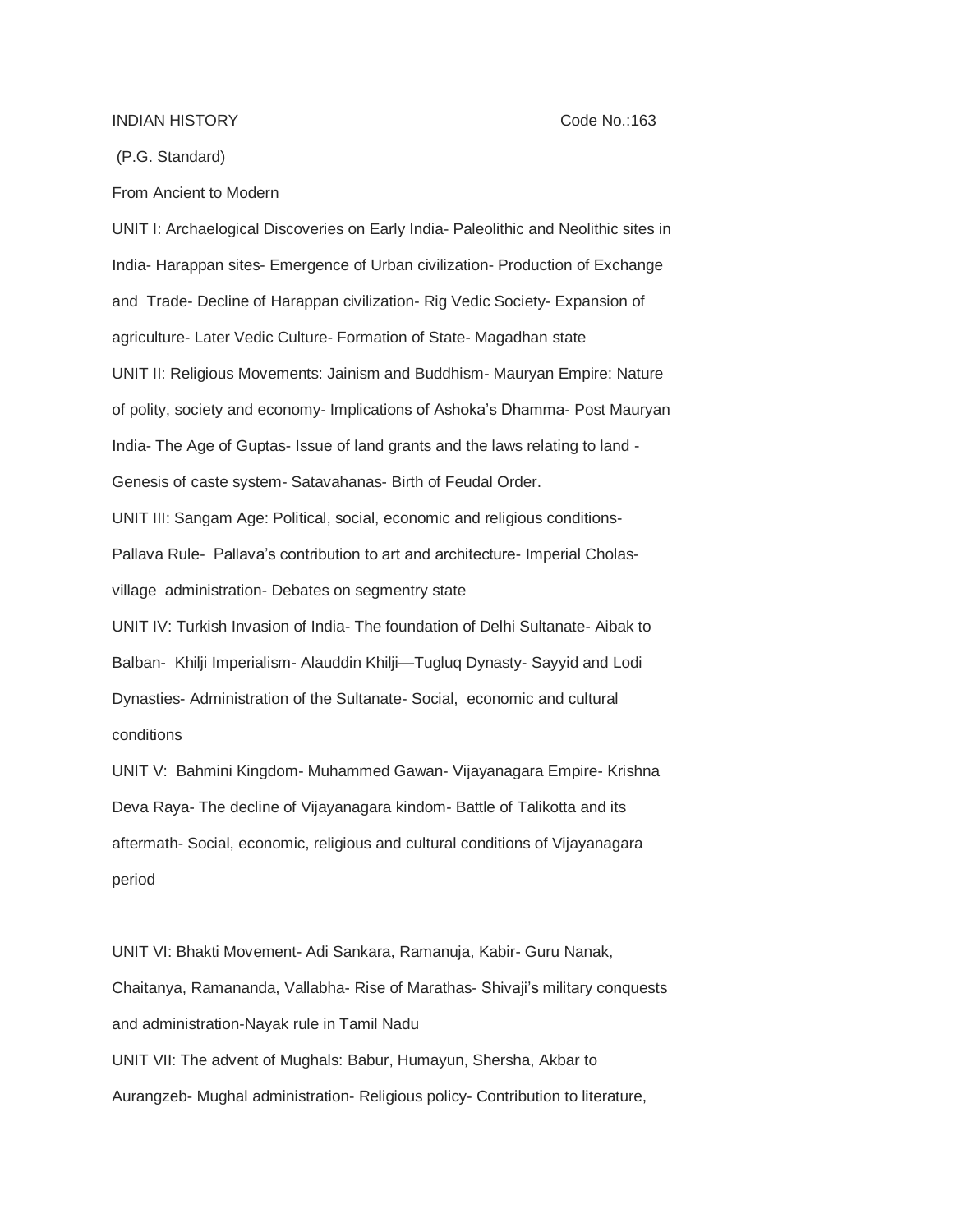art, music and architecture- Decline of Mughal Empire

UNIT VIII: The Advent of Europeans- trade settlements in India-Anglo-French Rivalry-Establishment of the rule of English East India Company- Robert Clive - Early Resistance-South Indian Rebellion- Vellore Revolt of 1806- Warren Hastings to Dalhousie- Administration- Drain of Wealth- Introduction of social and educational reforms.

UNIT IX: The Great Rebellion of 1857- Queen's Proclamation- Administration from Lord Canning to Lord Mountbatten- The socio-religious movements of 19 th

and early 20

## th

centuries- Dravidian Movement-Justice Party-E.V.R. Periyar-Self

Respect Movement 2

UNIT X: Indian National Movement: Moderate and Extremist Phases- Swadesi Movement- Gandhian Phase- Freedom struggles in Tamil Nadu- Events leading to partition and independence- Making of the Constitution and integration of princely states with the Indian Union- Reorganization of States on linguistic basis. Suggested Books for Reference

| 1. D.D. Kosambi         | : Introduction to the Study of Indian History.      |  |
|-------------------------|-----------------------------------------------------|--|
| 2. R.S. Sharma          | : Indian Feudalism                                  |  |
| 3. Romila Thapar        | : Ancient Indian Social History                     |  |
| 4. D.N. Jha             | : Economy and Society in Early India                |  |
| 5. K.A.Nilakanta Sastri | $:$ The Colas                                       |  |
| 6. Y.Subbarayalu        | : Political Geography of the Chola Country          |  |
| 7. Burton Stein (ed.)   | : Essays on South India                             |  |
| 8. T.V.Mahalingam       | : Administration and Social Life under Vijayanagara |  |
| 9. A.Krishnaswami       | : Tamil Country under Vijayanagara                  |  |
| 10. N. Subramanyam      | : Sangam Polity                                     |  |